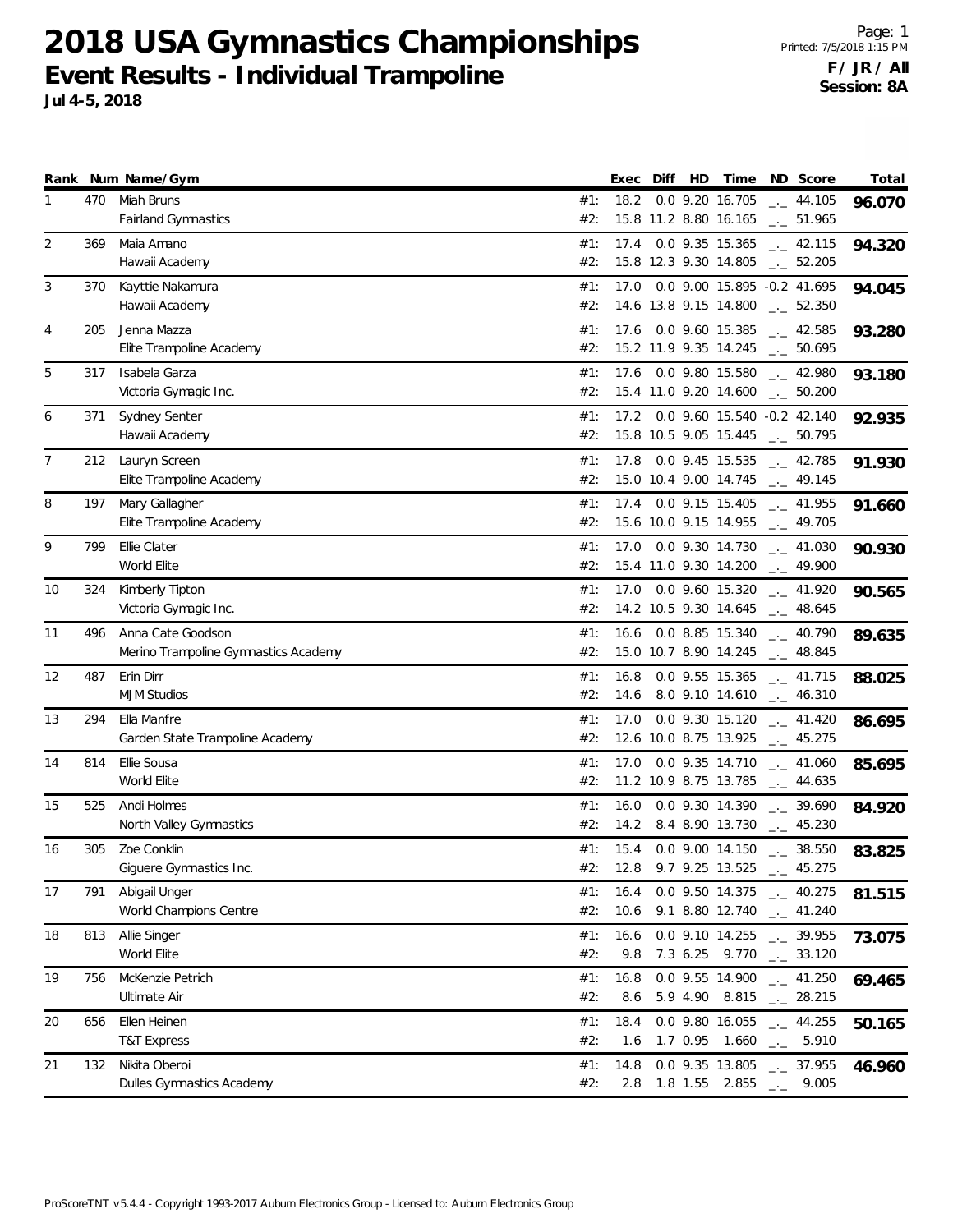**2018 USA Gymnastics Championships Event Results - Individual Trampoline**

Page: 1 Printed: 7/5/2018 2:20 PM **M / JR / All Session: 8A**

| zu to USA Uynmastics Championships    |
|---------------------------------------|
| Event Results - Individual Trampoline |
| Jul 4-5, 2018                         |

|                   |     | Rank Num Name/Gym               |     | Exec | Diff | HD          | Time                                   | ND Score                          | Total  |
|-------------------|-----|---------------------------------|-----|------|------|-------------|----------------------------------------|-----------------------------------|--------|
| 1                 | 15  | Logan Gilbert                   | #1: | 18.6 |      |             | 0.0 9.60 17.225                        | $-2$ 45.425                       | 99.220 |
|                   |     | 3T1                             | #2: |      |      |             | 15.6 13.5 8.70 15.995                  | $\frac{1}{2}$ 53.795              |        |
| $\overline{2}$    | 248 | <b>Trevor Harder</b>            | #1: | 18.0 |      |             | 0.0 9.55 16.895                        | $\frac{1}{2}$ 44.445              | 96.555 |
|                   |     | Flip Force Gymnastics LLC       | #2: |      |      |             | 13.0 14.0 8.75 16.360                  | $\frac{1}{2}$ 52.110              |        |
| 3                 | 723 | Nick Francken                   | #1: | 18.6 |      |             | 0.0 9.55 15.945 -0.2 43.895            |                                   | 95.255 |
|                   |     | Tornado Sport Club              | #2: |      |      |             | 15.6 12.1 9.05 14.610 $\_\_$ 51.360    |                                   |        |
| 4                 | 59  | Elijah Vogel                    | #1: | 18.0 |      |             | $0.0$ 9.45 16.465                      | $\sim$ 43.915                     | 95.030 |
|                   |     | Airborne Gymnastics and Dance   | #2: |      |      |             | 13.6 13.7 8.90 14.915 __ 51.115        |                                   |        |
| 5                 | 217 | Nicholas Verderosa              | #1: | 18.4 |      |             | 0.0 9.15 16.150                        | 43.700                            | 94.185 |
|                   |     | Elite Trampoline Academy        | #2: |      |      |             | 12.8 13.7 8.55 15.435                  | $-2$ 50.485                       |        |
| 6                 | 422 | Raf Bryant                      | #1: | 16.2 |      |             | 0.0 9.25 15.995                        | $-$ 41.445                        | 92.790 |
|                   |     | Integrity Athletics             | #2: |      |      |             | 15.8 11.4 8.60 15.545                  | $\sim$ 51.345                     |        |
| $\overline{7}$    | 169 | <b>Weston Sitz</b>              | #1: | 16.4 |      |             | 0.0 9.40 15.725                        | $\frac{1}{2}$ 41.525              | 92.305 |
|                   |     | Eagle Gymnastics Academy        | #2: |      |      |             | 14.8 12.1 8.85 15.030 __ 50.780        |                                   |        |
| 8                 | 580 | Aidan Casey                     | #1: | 16.4 |      |             | 0.0 9.15 16.020 -0.2 41.370            |                                   | 90.340 |
|                   |     | Seattle Gymnastics-Ballard      | #2: |      |      |             | 13.2 12.6 8.40 14.770                  | $\sim$ 48.970                     |        |
| 9                 | 426 | Logan Neff                      | #1: | 14.8 |      |             | 0.0 9.55 15.950                        | $\frac{1}{2}$ 40.300              | 89.680 |
|                   |     | <b>Integrity Athletics</b>      | #2: |      |      |             | 14.8 10.3 8.75 15.530                  | $-2$ 49.380                       |        |
| 10                | 779 | Zeke Dayton                     | #1: | 16.8 |      |             | 0.0 9.25 14.925                        | $-1$ 40.975                       | 88.165 |
|                   |     | Wasatch T&T                     | #2: |      |      |             | 13.2 11.3 9.00 13.690                  | $-2$ 47.190                       |        |
| 11                | 734 | Dylan McGuire                   | #1: | 15.2 |      |             | 0.0 8.80 14.935 -0.2 38.735            |                                   | 86.345 |
|                   |     | Trevino's Gymnastics            | #2: |      |      |             | 13.4 10.6 8.95 14.660                  | $\frac{1}{2}$ 47.610              |        |
| $12 \overline{ }$ | 616 | Joshua Rasoul                   | #1: | 11.8 |      |             | $0.0$ 6.10 11.225 $\phantom{0}$ 29.125 |                                   | 79.800 |
|                   |     | So Cal TTC                      | #2: |      |      |             | 14.2 12.3 8.60 15.575                  | $\sim$ 50.675                     |        |
| 13                | 716 | Andrew Kehias                   | #1: | 16.8 |      |             | 0.0 9.15 15.900                        | $-2$ 41.850                       | 71.740 |
|                   |     | <b>Top Star Training Center</b> | #2: | 8.4  |      | 7.2 5.25    | 9.040                                  | $\sim$ 29.890                     |        |
| 14                | 350 | Charlie Larson                  | #1: | 17.0 |      |             | 0.0 9.20 14.615                        | $\frac{1}{2}$ 40.815              | 68.400 |
|                   |     | <b>Gypsy Flyers</b>             | #2: | 8.0  |      | $6.2\ 5.00$ | 8.385                                  | $-27.585$                         |        |
| 15                | 664 | Ashton Young                    | #1: | 18.4 |      |             | 0.0 9.85 17.215                        | $\overline{\phantom{0}}$ . 45.465 | 66.780 |
|                   |     | <b>T&amp;T Express</b>          | #2: | 6.0  |      | 5.6 3.35    | $6.365$ $_{\leftarrow}$ 21.315         |                                   |        |
| 16                | 251 | Jonathan Reagan                 | #1: | 15.4 |      |             | $0.0$ 8.75 16.155                      | $- - 40.305$                      | 60.990 |
|                   |     | Flip Force Gymnastics LLC       | #2: | 6.0  |      | 4.6 3.70    | 6.385                                  | $\sim$ 20.685                     |        |
| 17                | 475 | Zachary Ramacci                 | #1: | 17.8 |      |             | 0.0 9.50 16.705                        | $-2$ 44.005                       | 49.825 |
|                   |     | Midwest Training                | #2: | 1.4  |      |             | 1.8 1.00 1.620 $\frac{1}{2}$ 5.820     |                                   |        |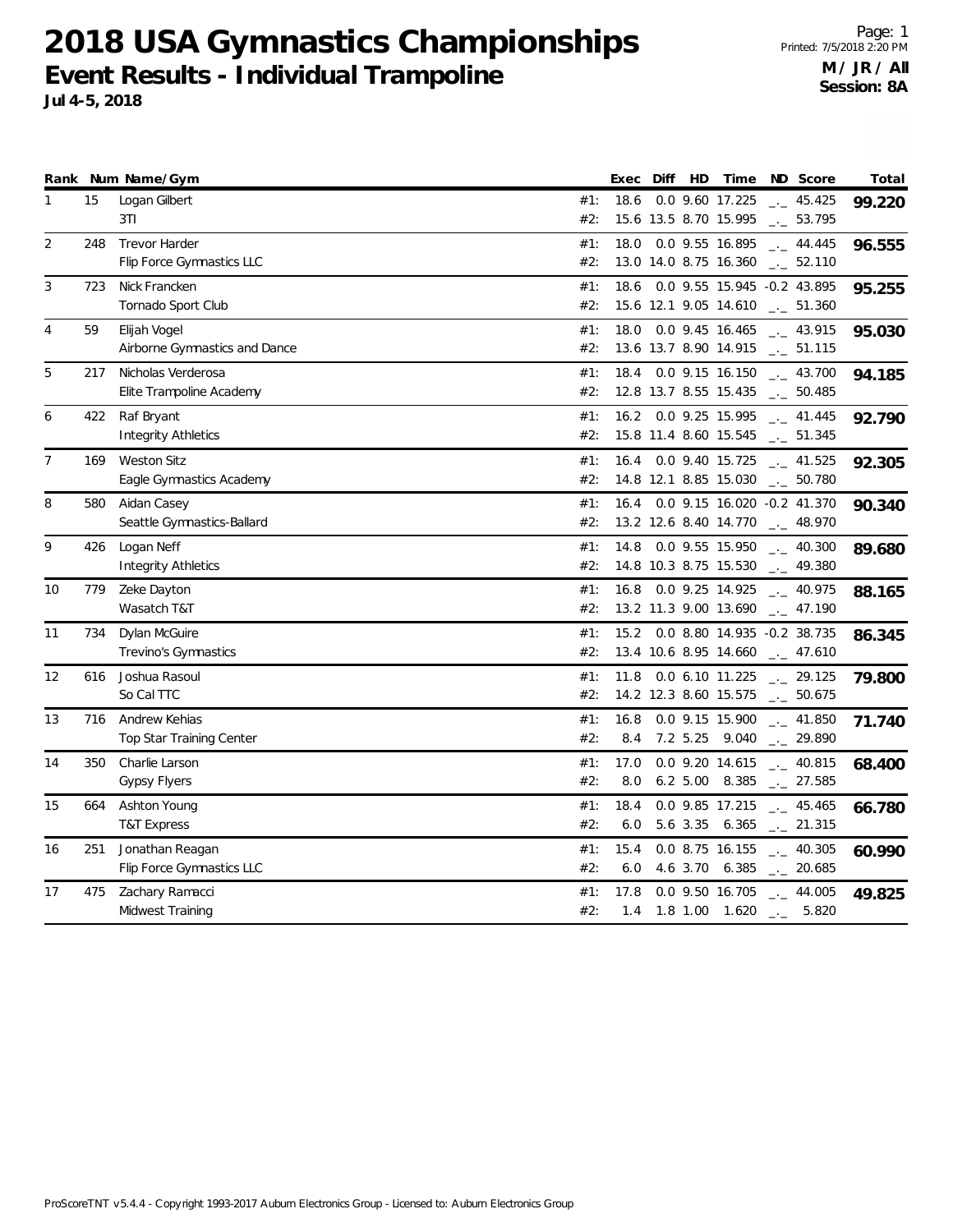# **2018 USA Gymnastics Championships Event Results - Tumbling**

|   |     | Rank Num Name/Gym                                        |     | Exec                 | ND Score<br>Diff                                              | Total  |
|---|-----|----------------------------------------------------------|-----|----------------------|---------------------------------------------------------------|--------|
|   | 529 | Eve Doudican<br>Oklahoma Extreme Tumbling                |     | #1: 26.4<br>#2: 26.5 | $8.5$ $_{\leftarrow}$ 34.900<br>$8.9$ $-.$ 35.400             | 70.300 |
| 2 | 470 | Miah Bruns<br><b>Fairland Gymnastics</b>                 |     | #1: 27.8<br>#2: 27.8 | $3.4 -0.3$ 30.900<br>$3.8$ _. 31.600                          | 62.500 |
| 3 | 550 | Ayanna Albright<br>Premier Athletics Knoxville           |     | #1: 27.4<br>#2: 26.5 | $3.6$ _._ 31.000<br>4.1 $\frac{1}{2}$ 30.600                  | 61.600 |
| 4 | 390 | Ashley McDonald<br>High Altitude                         |     | #1: 27.3<br>#2: 26.6 | $3.6$ $_{\sim}$ 30.900<br>3.8 -0.3 30.100                     | 61.000 |
| 5 | 534 | Megan Moeller<br>Oklahoma Extreme Tumbling               |     | #1: 25.4<br>#2: 27.2 | $3.9 - 0.5$ 28.800<br>$3.8$ _._ 31.000                        | 59.800 |
| 6 | 111 | Morgan Vermillion<br>Central Illinois Gymnastics Academy |     | #1: 25.8<br>#2: 26.2 | $1.2$ $_{\leftarrow}$ 27.000<br>4.1 $\qquad \qquad -2$ 30.300 | 57.300 |
| 7 | 314 | Ellie Kirane<br>Gymnastic Academy of Rockford            |     | #1: 22.8<br>#2: 25.4 | $2.9$ $_{\sim}$ 25.700<br>4.1 $\frac{1}{2}$ 29.500            | 55.200 |
| 8 | 182 | Rilian Smith<br>Elite World Gymnastics                   | #2: | #1: 23.8<br>24.3     | $1.2$ $_{\leftarrow}$ 25.000<br>2.5 -3.0 23.800               | 48.800 |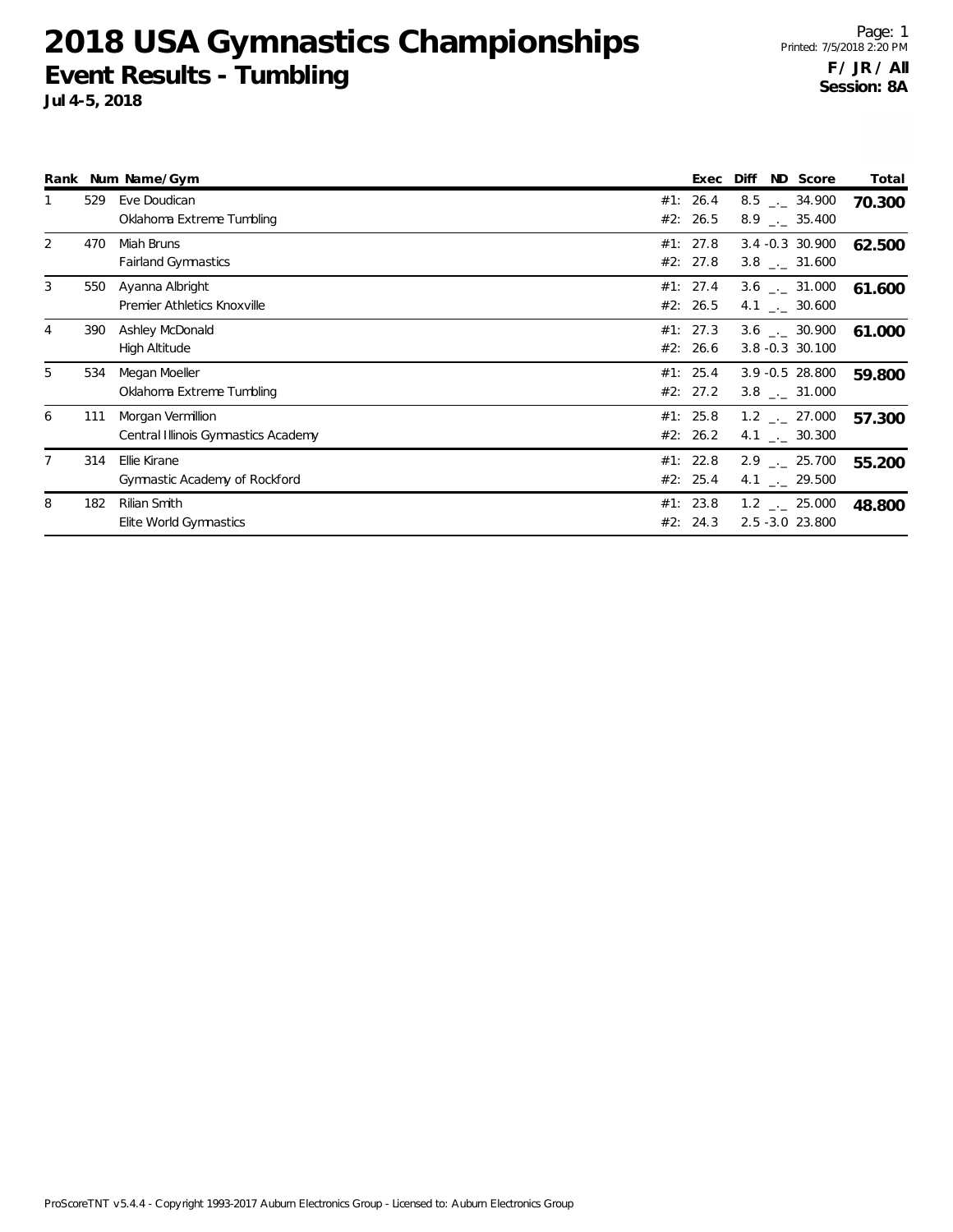**2018 USA Gymnastics Championships Event Results - Tumbling**

|   |     | Rank Num Name/Gym                                     |            | Exec                 | Diff                                                     | ND Score | Total  |
|---|-----|-------------------------------------------------------|------------|----------------------|----------------------------------------------------------|----------|--------|
|   | 581 | Haydn Fitzgerald<br>Seattle Gymnastics-Ballard        |            | #1: 26.8<br>#2: 27.0 | $8.6$ _._ 35.400<br>9.9 - 0.6 36.300                     |          | 71.700 |
| 2 | 779 | Zeke Dayton<br>Wasatch T&T                            |            | #1: 23.7<br>#2: 25.3 | $8.5$ $-.$ 32.200<br>$8.3$ _._ 33.600                    |          | 65.800 |
| 3 | 266 | Noah Riley<br><b>FlipCity South</b>                   |            | #1: 24.2<br>#2: 24.3 | $8.2$ _._ 32.400<br>$8.8$ _. 33.100                      |          | 65.500 |
| 4 | 422 | Raf Bryant<br>Integrity Athletics                     |            | #1: 28.4<br>#2: 27.8 | $3.6$ $_{-1}$ 32.000<br>4.3 -0.3 31.800                  |          | 63.800 |
| 5 | 698 | Dominic Dumas<br>The Flip Shop                        |            | #1: 26.9<br>#2: 16.9 | $8.7$ $_{\leftarrow}$ 35.600<br>7.4 $\frac{1}{2}$ 24.300 |          | 59.900 |
| 6 | 734 | Dylan McGuire<br>Trevino's Gymnastics                 |            | #1: 23.7<br>#2: 24.6 | $3.6$ $_{\leftarrow}$ 27.300<br>4.7 $\qquad$ 29.300      |          | 56.600 |
| 7 | 682 | Aniket Rahane<br>Team Legacy (Coach Patty Gymnastics) |            | #1: 26.9<br>#2: 16.5 | $8.5$ $\_\_$ 35.400<br>$3.1$ _. 19.600                   |          | 55.000 |
| 8 | 350 | Charlie Larson<br><b>Gypsy Flyers</b>                 |            | #1: 23.8<br>#2: 15.8 | $2.9$ $_{\sim}$ 26.700<br>2.6 $\frac{1}{2}$ 18.400       |          | 45.100 |
| 9 | 177 | <b>Grant Forsee</b><br>Elite World Gymnastics         | #1:<br>#2: | 0.0<br>0.0           | $0.0$ _ 0.000<br>$0.0$ _ _                               | 0.000    | 0.000  |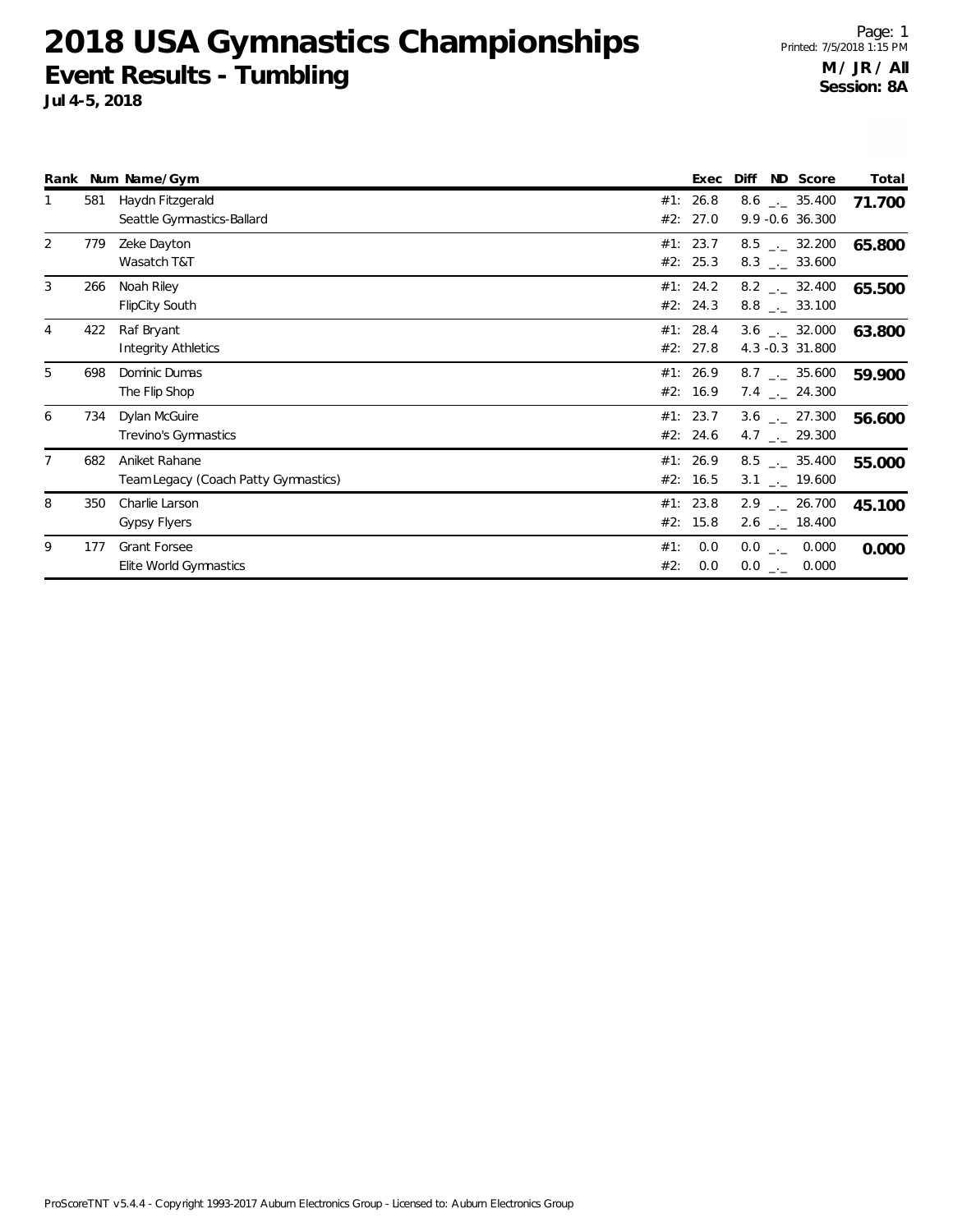## **2018 USA Gymnastics Championships Event Results - Double Mini**

|                |     | Rank Num Name/Gym                                         |                      | Exec       | ND Score<br>Diff                          | Total  |
|----------------|-----|-----------------------------------------------------------|----------------------|------------|-------------------------------------------|--------|
|                | 369 | Maia Amano<br>Hawaii Academy                              | #1: 28.0<br>#2: 28.4 |            | $5.0$ $_{-1}$ 33.000<br>$5.2$ __ 33.600   | 66.600 |
| 2              | 317 | Isabela Garza<br>Victoria Gymagic Inc.                    | #1: 27.8<br>#2: 28.5 |            | 5.6 -0.9 32.500<br>5.2 . 33.700           | 66.200 |
| 3              | 813 | Allie Singer<br>World Elite                               | #1: 27.5<br>#2: 28.1 |            | $5.2 -0.3$ 32.400<br>$5.6$ $_{-1}$ 33.700 | 66.100 |
| $\overline{4}$ | 370 | Kayttie Nakamura<br>Hawaii Academy                        | #1: 27.4<br>#2: 28.2 |            | 5.4 -0.9 31.900<br>$5.6$ $_{-1}$ 33.800   | 65.700 |
| 5              | 525 | Andi Holmes<br>North Valley Gymnastics                    | #1: 28.4<br>#2: 28.5 |            | 4.8 $\qquad$ 33.200<br>4.8 -0.9 32.400    | 65.600 |
| 6              | 496 | Anna Cate Goodson<br>Merino Trampoline Gymnastics Academy | #1: 27.1<br>#2: 27.6 |            | 4.8 -0.3 31.600<br>4.8 $\_\_$ 32.400      | 64.000 |
| $\overline{7}$ | 371 | Sydney Senter<br>Hawaii Academy                           | #1:<br>#2:           | 0.0<br>0.0 | $0.0$ _._ 0.000<br>$0.0$ _._ 0.000        | 0.000  |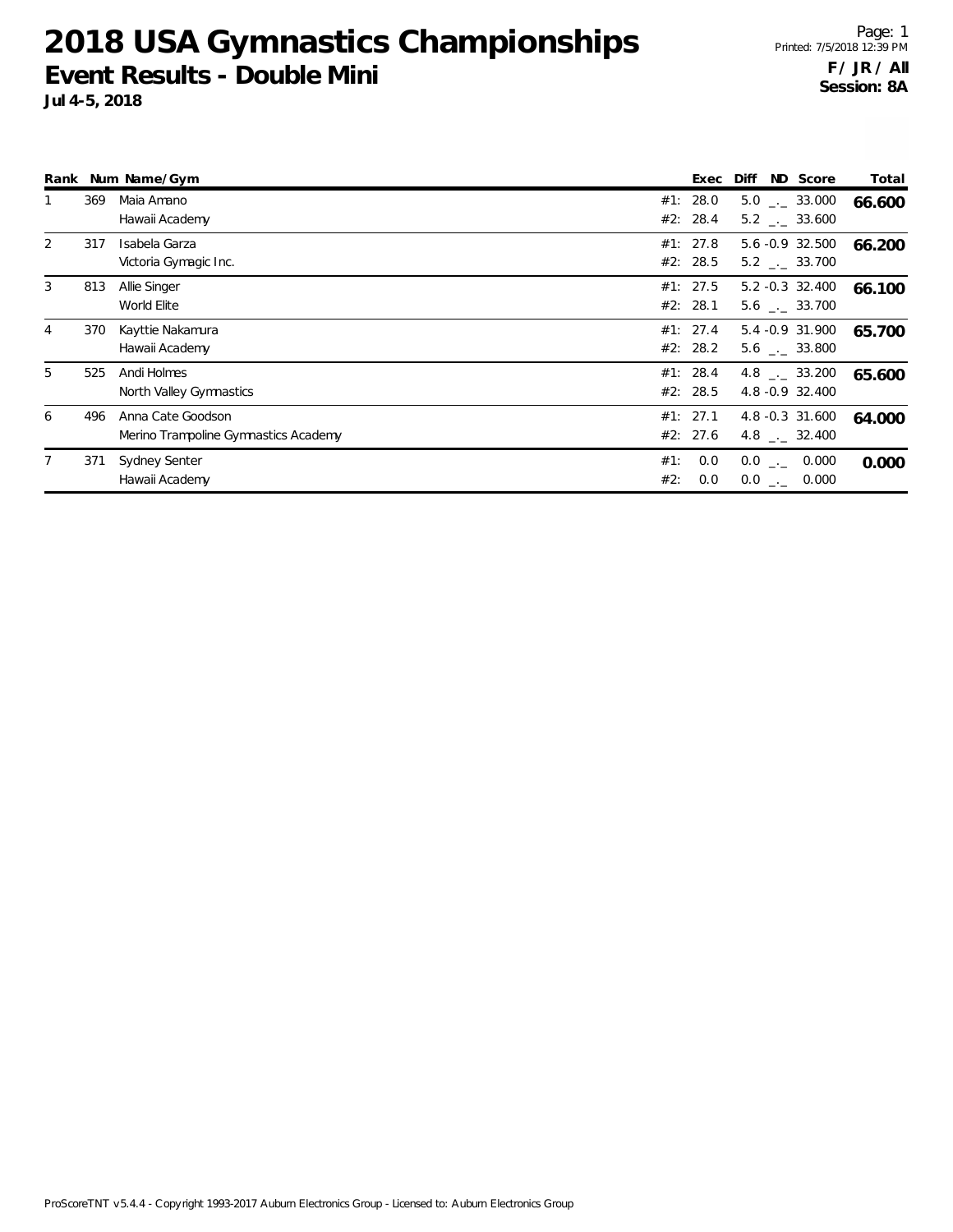**2018 USA Gymnastics Championships Event Results - Double Mini**

|                |     | Rank Num Name/Gym                        |     | Exec     |  | Diff ND Score                | Total  |
|----------------|-----|------------------------------------------|-----|----------|--|------------------------------|--------|
| 1              | 580 | Aidan Casey                              |     | #1: 28.1 |  | $7.4$ $-2.5.500$             | 70.500 |
|                |     | Seattle Gymnastics-Ballard               | #2: | 28.2     |  | 6.8 $_{\leftarrow}$ 35.000   |        |
| 2              | 248 | <b>Trevor Harder</b>                     | #1: | 28.6     |  | $6.8$ $_{\leftarrow}$ 35.400 | 70.300 |
|                |     | Flip Force Gymnastics LLC                |     | #2: 28.4 |  | $6.8 - 0.3$ 34.900           |        |
| 3              | 616 | Joshua Rasoul                            |     | #1: 28.4 |  | 6.8 $_{\leftarrow}$ 35.200   | 69.900 |
|                |     | So Cal TTC                               |     | #2: 28.7 |  | $6.0$ _ 34.700               |        |
| 4              | 716 | Andrew Kehias                            |     | #1: 27.6 |  | 7.2 -0.3 34.500              | 69.800 |
|                |     | Top Star Training Center                 |     | #2: 28.1 |  | $7.2$ $_{-}$ 35.300          |        |
| 5              | 723 | Nick Francken                            |     | #1: 27.9 |  | 6.6 $_{\leftarrow}$ 34.500   | 69.000 |
|                |     | Tornado Sport Club                       |     | #2: 28.1 |  | $6.4$ $-2$ 34.500            |        |
| 6              | 475 | Zachary Ramacci                          |     | #1: 28.2 |  | 7.3 -0.9 34.600              | 68.600 |
|                |     | Midwest Training                         |     | #2: 27.6 |  | $6.4$ $-2$ 34.000            |        |
| $\overline{7}$ | 734 | Dylan McGuire                            |     | #1: 27.2 |  | $5.8$ $_{-}$ 33.000          | 66.900 |
|                |     | Trevino's Gymnastics                     |     | #2: 28.3 |  | $5.6$ $_{-1}$ 33.900         |        |
| 8              | 59  | Elijah Vogel                             |     | #1: 28.1 |  | $5.6$ $_{-1}$ 33.700         | 66.000 |
|                |     | Airborne Gymnastics and Dance            |     | #2: 27.6 |  | 5.6 -0.9 32.300              |        |
| 9              | 422 | Raf Bryant                               |     | #1: 27.8 |  | $6.0 - 1.5 32.300$           | 65.900 |
|                |     | <b>Integrity Athletics</b>               |     | #2: 27.9 |  | $6.0 -0.3$ 33.600            |        |
| 10             | 350 | Charlie Larson                           | #1: | 20.2     |  | $3.2$ $-23.400$              | 60.200 |
|                |     | <b>Gypsy Flyers</b>                      |     | #2: 28.4 |  | $8.4$ $_{-}$ 36.800          |        |
| 11             | 606 | Julian Wright                            |     | #1: 20.6 |  | $2.8$ $_{-}$ 23.400          | 58.500 |
|                |     | <b>Silver Stars Gymnastics</b>           |     | #2: 28.4 |  | 7.6 -0.9 35.100              |        |
| 12             | 169 | <b>Weston Sitz</b>                       |     | #1: 27.6 |  | 7.2 -0.3 34.500              | 57.700 |
|                |     | Eagle Gymnastics Academy                 |     | #2: 20.0 |  | $3.2$ _ 23.200               |        |
| 13             | 426 | Logan Neff                               |     | #1: 20.2 |  | $2.4$ $-22.600$              | 54.500 |
|                |     | <b>Integrity Athletics</b>               |     | #2: 27.5 |  | 5.6 -1.2 31.900              |        |
| 14             | 581 | Haydn Fitzgerald                         |     | #1: 28.9 |  | 6.4 $_{\leftarrow}$ 35.300   | 35.300 |
|                |     | Seattle Gymnastics-Ballard               | #2: | 0.0      |  | $0.0$ _ 0.000                |        |
| 15             | 682 | Aniket Rahane                            | #1: | 28.0     |  | $6.4$ $_{\leftarrow}$ 34.400 | 34.400 |
|                |     | Team Legacy (Coach Patty Gymnastics)     | #2: | 0.0      |  | $0.0$ _ 0.000                |        |
| 16             | 126 | Dylan Byrne                              | #1: | 27.4     |  | $6.0 -0.9 32.500$            | 32.500 |
|                |     | Dulles Gymnastics Academy                | #2: | 0.0      |  | $0.0$ _ 0.000                |        |
| 17             | 770 | Liam Warsaw                              | #1: | 0.0      |  | $0.0$ _ 0.000                | 29.300 |
|                |     | West Texas Trampoline & Tumbling Explosi |     | #2: 25.6 |  | 5.2 -1.5 29.300              |        |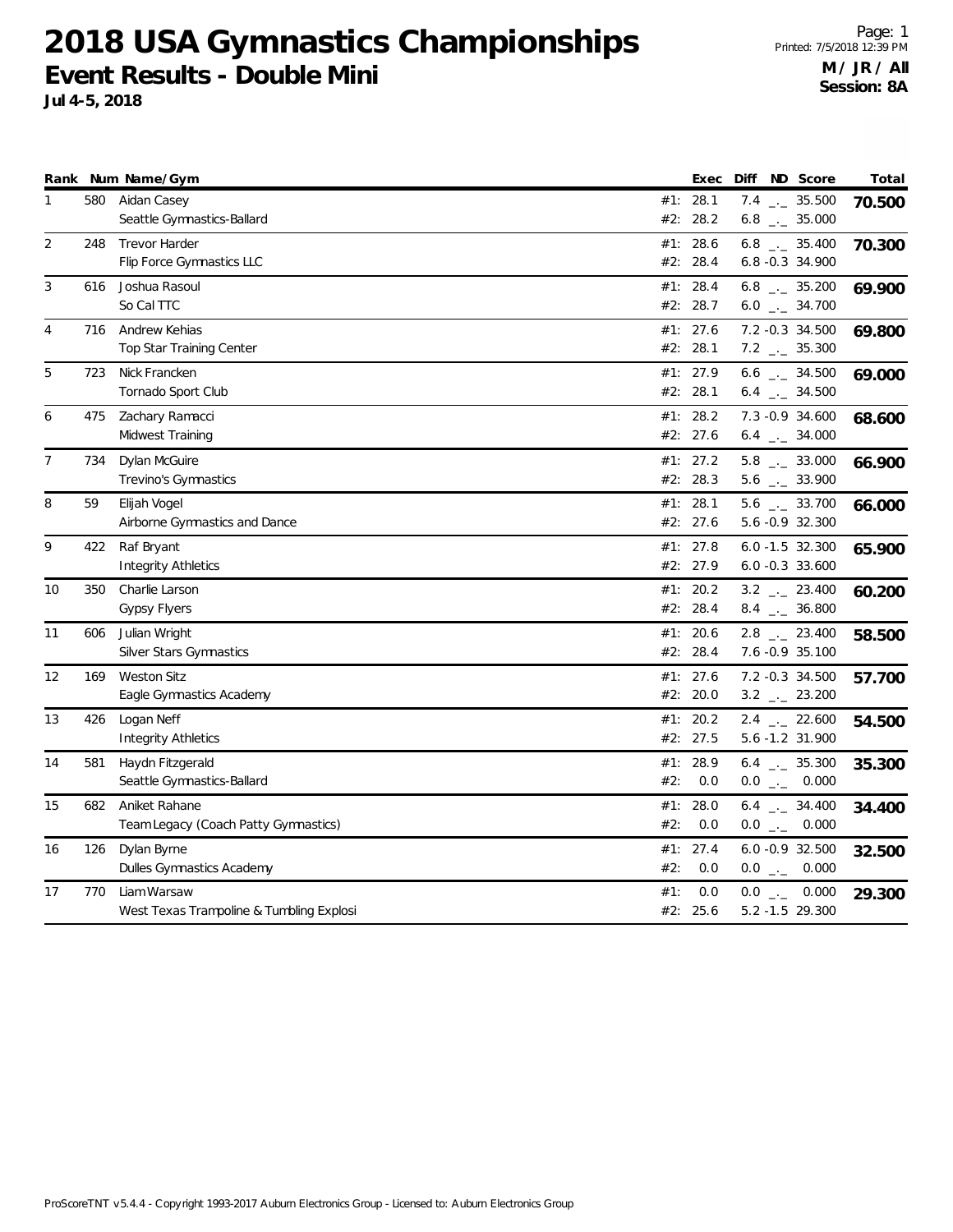### **2018 USA Gymnastics Championships Event Results - Synchro Trampoline Jul 3-7, 2018**

|               | Rank Num Name/Gym                                 |          | Exec Diff<br>HD                           | Sync ND Score                                            | Total  |
|---------------|---------------------------------------------------|----------|-------------------------------------------|----------------------------------------------------------|--------|
|               | 3116 Garza - McNary<br>Victoria Gymagic Inc.      | #1: 17.1 | $0.0\, 0.00$<br>$#2$ : 15.4 9.6 0.00      | $18.8$ $_{-1}$ 43.800                                    | 80.300 |
| $\mathcal{P}$ | 5182 Amano - Nakamura<br>Hawaii Academy           |          | #1: 17.7 0.0 0.00<br>#2: 16.0 11.4 0.00   | $18.2$ $_{\sim}$ 35.900<br>$16.8$ $_{-}$ 44.200          | 80.100 |
| $\mathcal{E}$ | 4570 Dirr - Tipton<br><b>MJM Studios</b>          | #1:      | $0.0\, 0.00$<br>16.7<br>#2: 15.0 9.8 0.00 | $18.4$ $\phantom{0}-$ 35.100<br>$18.8$ $_{\dots}$ 43.600 | 78.700 |
| 4T            | 5412 Clater - Singer<br>World Elite               |          | #1: 17.2 0.0 0.00<br>#2: 15.3 8.9 0.00    | $17.6$ $_{\sim}$ 34.800<br>15.2 . 39.400                 | 74.200 |
| 5T            | 5161 Gallagher - Okun<br>Elite Trampoline Academy | #2:      | #1: 16.8 0.0 0.00<br>15.3 8.5 0.00        | $16.4$ $\phantom{0}-$ 33.200<br>$17.2$ $_{\sim}$ 41.000  | 74.200 |
| 6             | 5551 Heinen - Senter<br>T&T Express               | #1: 16.9 | $0.0 \, 0.00$<br>$#2$ : 15.4 8.2 0.00     | $17.4$ $\phantom{0}-$ 34.300<br>15.6 . 39.200            | 73.500 |